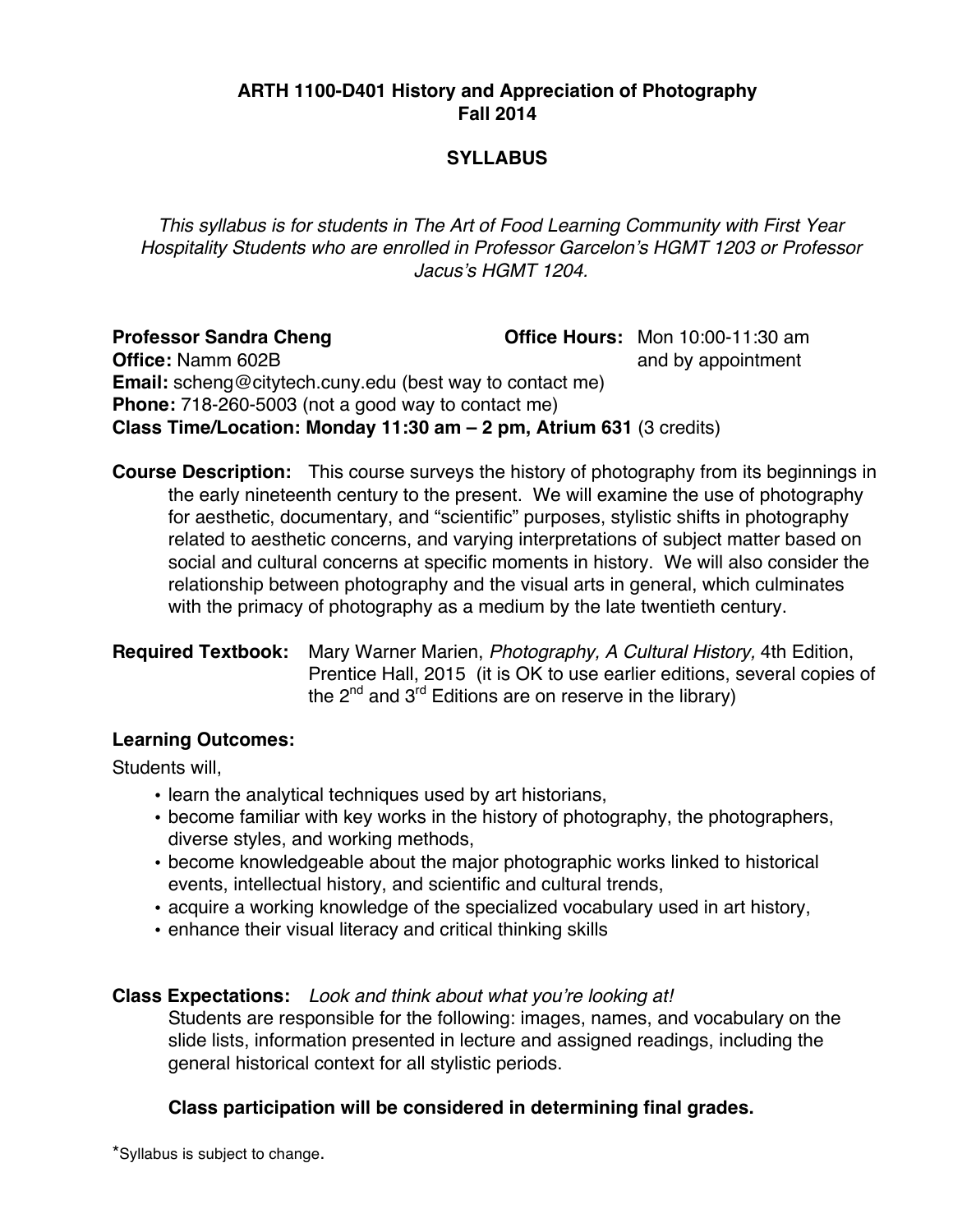**Website: You must access the class website** by logging into **CityTech's OpenLab** via http://openlab.citytech.cuny.edu /. Instructions on how to signup are on the OpenLab homepage. To access the OpenLab, you will need to register with your CityTech email account (if you have not activated your CityTech email, you need to go to a student helpdesk—1<sup>st</sup> floor Namm or  $6<sup>th</sup>$  Floor Computer Lab in the General Building). Once you register on the OpenLab, locate my course (Humanities Department, Fall 2014).

**Slide lists** for the lectures will be posted online. Go to the **Class Downloads** tab on the website. The slide lists have the works of art and vocabulary that you are responsible for on the exams. You will also have access to image files and readings under Class Downloads but these are password-protected (passwords will be provided in class). Although I will show slides that are not on your slide lists or in Marien's *Photography*, these unlisted works will not be on the exams.

#### **Grading:**

| Assignment #1: Response Paper         | 15% |
|---------------------------------------|-----|
| Midterm                               | 20% |
| <b>Group Presentation and Project</b> | 10% |
| Assignment #2: Exhibition Review      | 20% |
| Final                                 | 20% |
| <b>Weekly Blog</b>                    | 15% |

PLEASE NOTE: Failure to turn in a paper or submit an exam/assignment will result in a zero (0).

| <b>Important Dates:</b> | September 17, Wednesday | Last day to drop without W grade/or<br>change classes |
|-------------------------|-------------------------|-------------------------------------------------------|
|                         | October 20, Monday      | Writing Assignment #1 DUE                             |
|                         | October 27, Monday      | Midterm Exam                                          |
|                         | November 6, Thursday    | Last day to withdraw with W grade                     |
|                         | November 17, Monday     | <b>Group Project and Presentation DUE</b>             |
|                         | December 1, Monday      | Writing Assignment #2 DUE                             |
|                         | December 22, Monday     | Final Exam, 11:30 am-1:30 pm                          |
|                         |                         | no incomplete work accepted                           |
|                         |                         | after this date                                       |

**Exams:** Exams consist of slide identifications (artist name, title of works, medium, dates, significance of work), short answer questions, comparative essays, and definitions of terms/concepts. Make-up exams will only be given for reasons of documented emergency.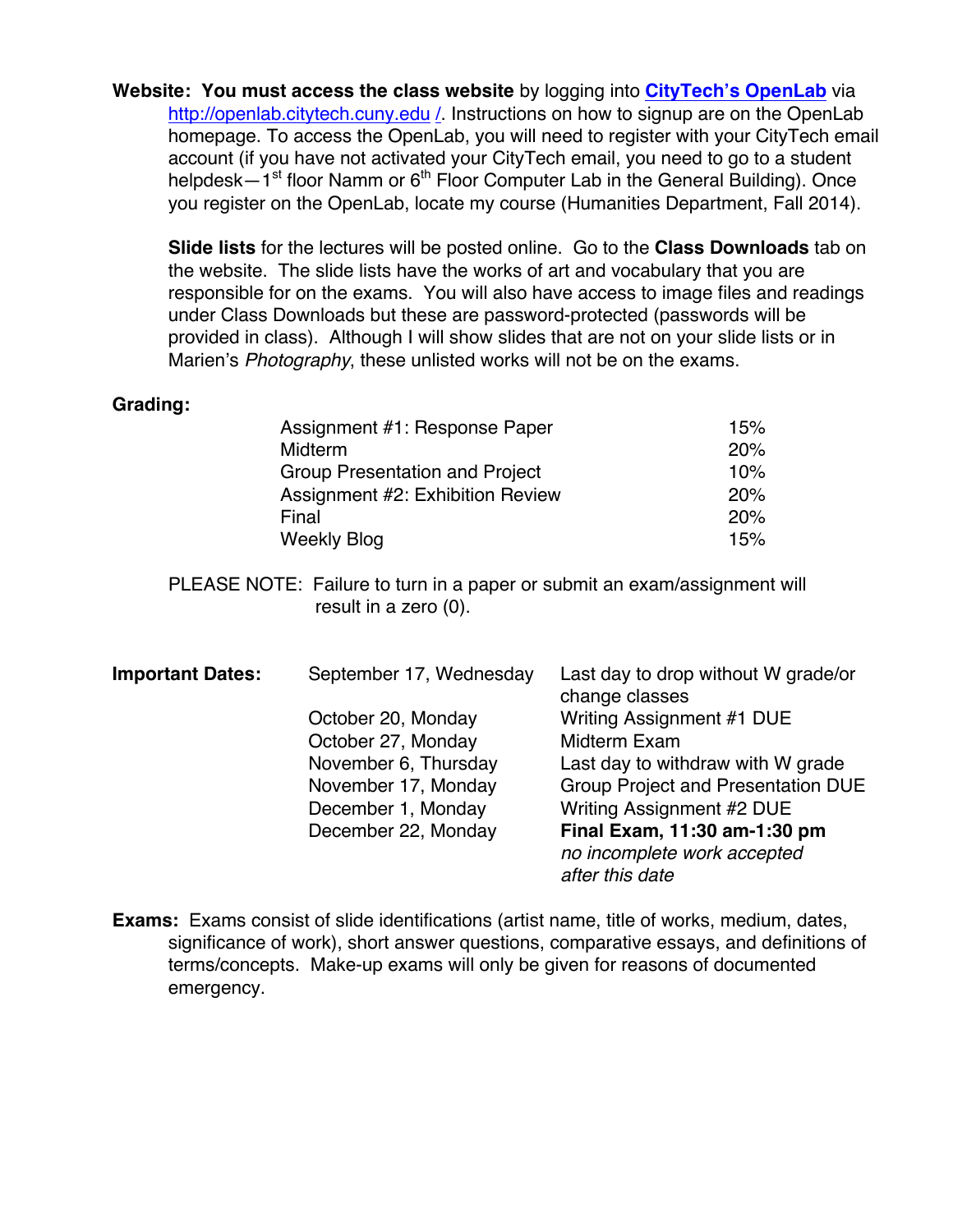**Writing Assignments:** Students are required to write two papers. Information on required papers will be given in **separate handouts**.

## **Response paper (3 pp)**

— After reading/viewing several articles online, you will write a short paper on critical issues in photography.

## **Exhibition Review (4-5 pp)**

— You will be given a list of approved photography exhibitions in New York City. Choose **one** exhibition to visit and review. Write a review based on your interpretation and analysis. The objective of this review will be to determine the goal of the curator in putting the exhibition together and then to evaluate the extent to which the curator was successful in achieving this goal.

## **Late papers will be accepted only if students have received prior approval for late submissions.**

- **Shared Reading, Group Presentation and Project:** All three sections will have one shared reading (pdf of reading will be posted my class website) that we will discuss during a luncheon in the Janet Lefler Dining Room on Monday November 17. In addition, students will be assigned a group to work on a small project. Each group will present their findings in a 10-min presentation following our lunch. Information on the required project will be given in **separate handout**.
- **Weekly Blog:** Your homework consists of blogging on the class website. Each week, I will post a **Discussion Topic** for you to respond to. Instructions on how to *post* are located online under **Blogging Guidelines.** At times you will be asked to post images of your work in either Baking and Pastry I or Culinary Arts 1. You are responsible for **15 posts** (usually an image plus approx. 100-200 words)**.** *Participation on the blog is mandatory.*
- **In-Class Assignments:** You will have the opportunity to work in small groups for in-class assignments throughout the semester. *Participation in class exercises is mandatory.*
- **Extra Credit:** You have the option to do extra credit projects worth 1-3 points each. The projects are due by the last lecture BEFORE the final. These are short written assignments of approx. 500 words. If you complete all the projects well, it is possible to increase your final grade average by 10 points. You will find extra credit assignments posted online under Assignments.
- **Attendance:** Students are expected to attend all classes. **More than 2 absences will result in course failure**. Excessive lateness will affect your grade. Three late marks equal one absence.
- **Plagiarism and Cheating:** Presenting work by others as your own is completely unacceptable. Plagiarism includes using material from books or the Internet without acknowledging the source as well as submitting something written by someone else. **Either will result in a 0 (zero) for that particular assignment/exam. A second instance will result in an automatic F for the course.**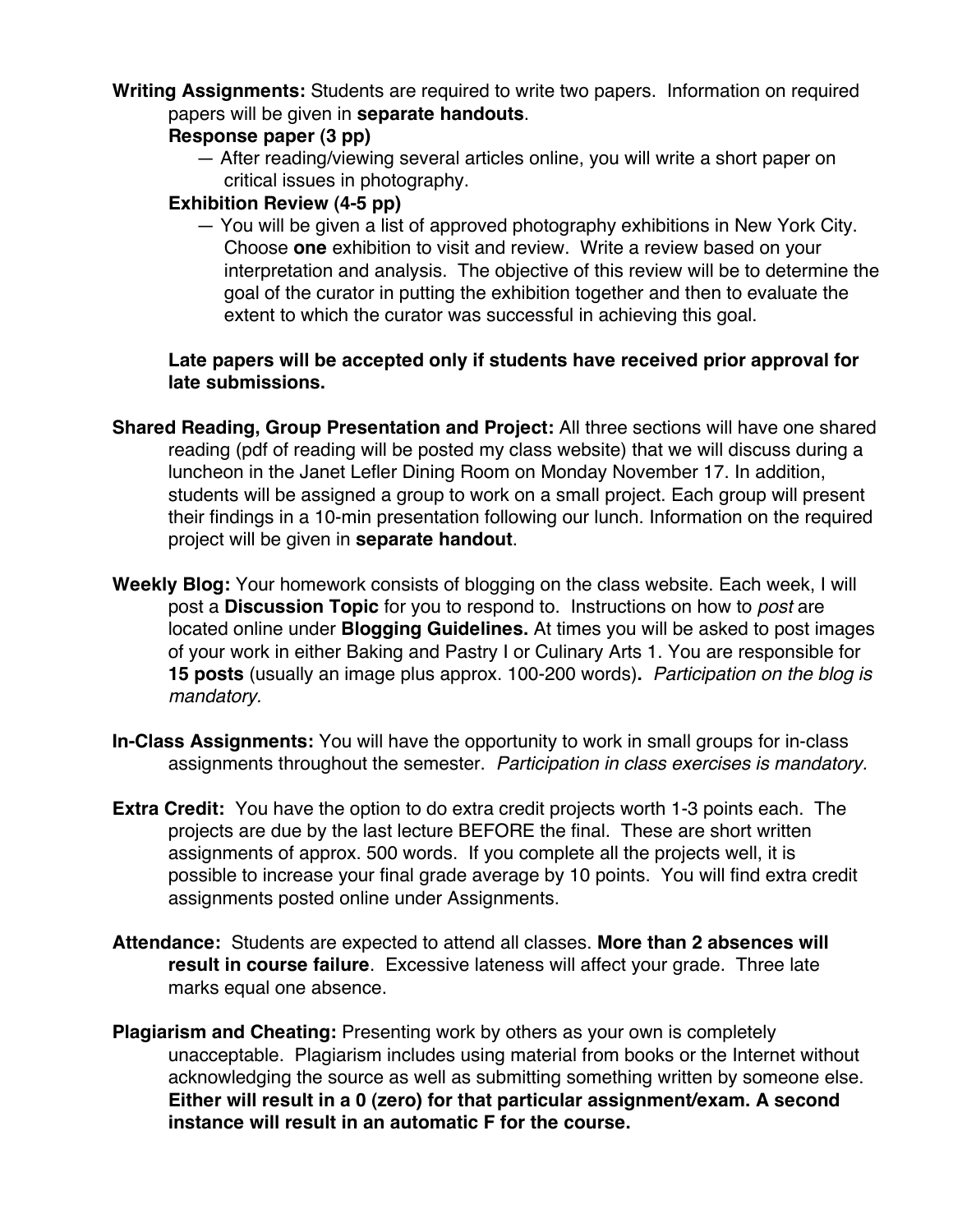**Decorum:** Please turn off your cell phones, beepers, alarms, etc. and **no sleeping, internet surfing, txt msgs** while in lecture.

## **New York City College of Technology Policy on Academic Integrity:**

Students and all others who work with information, ideas, texts, images, music, inventions, and other intellectual property owe their audience and sources accuracy and honesty in using, crediting, and citing sources. As a community of intellectual and professional workers, the College recognizes its responsibility for providing instruction in information literacy and academic integrity, offering models of good practice, and responding vigilantly and appropriately to infractions of academic integrity. Accordingly, academic dishonesty is prohibited in The City University of New York and at New York City College of Technology and is punishable by penalties, including failing grades, suspension, and expulsion.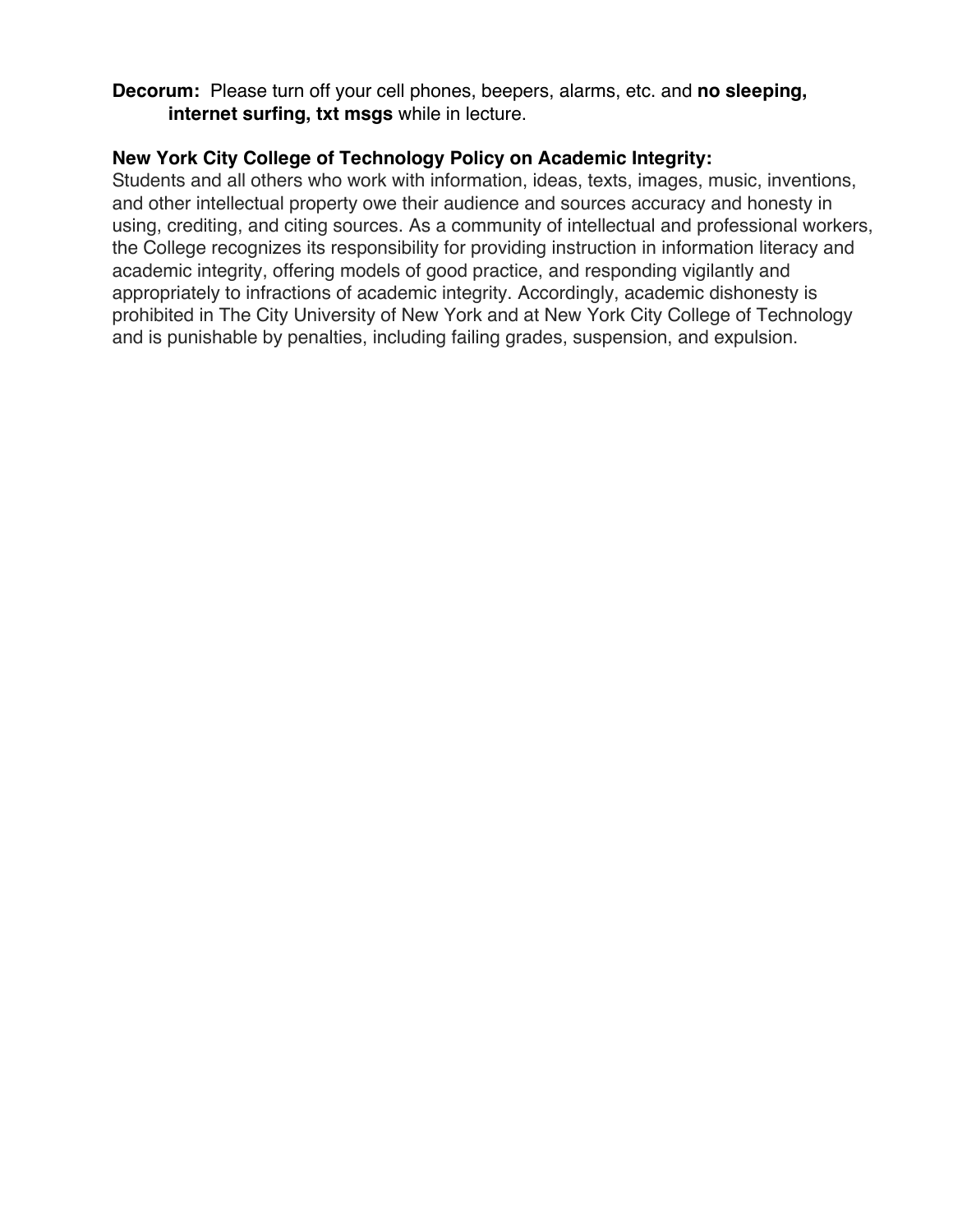(Slide lists are located under Class Downloads on the class website, please download and keep with your class materials. You are responsible for the images as well as important names and vocabulary listed below.)

## **ARTH 1100 History and Appreciation of Photography Fall 2014**

## **Slide List #1**

Joseph-Nicéphore Niépce, *View from the Window at Gras,* c. 1826 Louis-Jacques-Mandé Daguerre, *Still Life (Interior of a Cabinet of Curiosities),* 1837 Louis-Jacques-Mandé Daguerre, *View of the Boulevard du Temple,* c. 1839 William Henry Fox Talbot, *Camera Lucida Drawing of the Villa Melzi,* Oct 5, 1833 William Henry Fox Talbot, *Leaf with Serrated Edge,* c. 1839 William Henry Fox Talbot, *Latticed Window,* Paper Negative*,* Aug 1835 Unknown, *Magazine of Science with samples of Photogenic Drawings,* Apr 27, 1839 William Henry Fox Talbot, *The Open Door,* 1844 William Henry Fox Talbot, *Articles of China,* 1844 William Henry Fox Talbot, *The Haystack* and *Negative,* 1844 Unknown, *Untitled (Panorama showing Talbot*'*s Reading Establishment),* c.1845 Hippolyte Bayard, *Self-Portrait as a Drowned Man,* 1840 Hippolyte Bayard, *Self-Portrait with Plaster Casts,* 1850

Names and Vocabulary Niépce, Daguerre, Talbot, Bayard camera obscura camera lucida heliograph daguerreotype John Herschel's "photographic experiments" photogenic drawing photogram calotype paper negative salt print Talbot's *The Pencil of Nature,* 1844-1846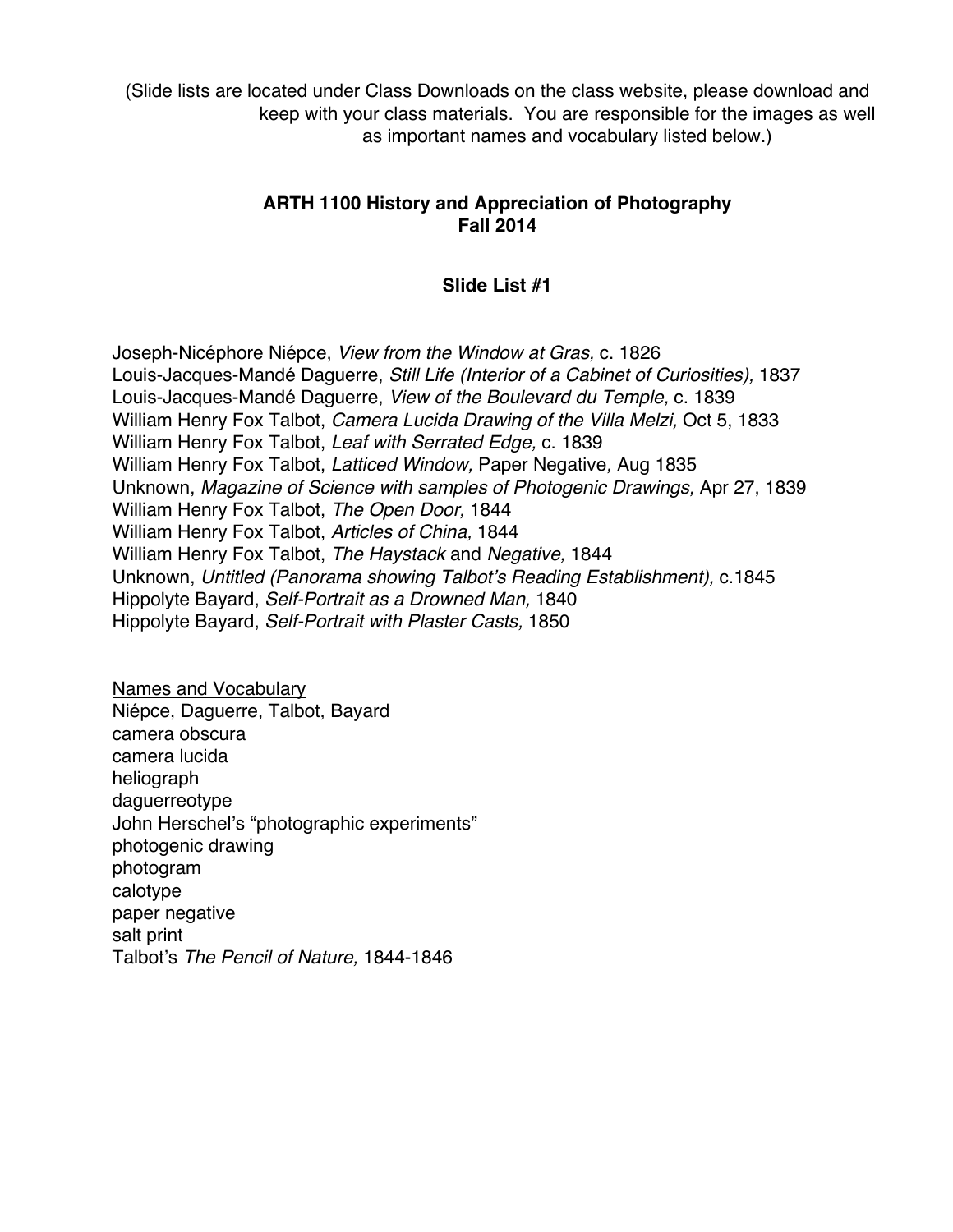# **ARTH 1100 History and Appreciation of Photography**

## **LECTURE SCHEDULE AND READING ASSIGNMENTS**

| <b>Week</b>    | <b>Date</b> | <b>Topic</b>                                                                                                                                            | <b>Reading</b>                                             |
|----------------|-------------|---------------------------------------------------------------------------------------------------------------------------------------------------------|------------------------------------------------------------|
| $\mathbf{1}$   | 9/8         | Introduction: Syllabus Review/ New Ways of<br>Seeing<br>Pioneers of Photography: Niepce, Daguerre,<br>Talbot                                            | Marien Introduction;<br>Marien Ch. 1-2 (25-31)             |
| $\overline{2}$ | 9/15        | Science, Portraiture, and "Artistic Photography";<br>War Photography and the Civil War                                                                  | Marien Ch. 2 (32-75),<br>Ch. 3 (76-98), Ch. 4 (99-<br>113) |
| 3              | 9/22        | Civil War Photography cont'd, Picturing the<br><b>American West</b>                                                                                     | Marien Ch. 4 (99-141)                                      |
| 4              | 9/29        | Photography and the Social Sciences; Pictorialism                                                                                                       | Marien Ch. 5 (143-161),<br>Ch. 6 (162-174)                 |
| 5              | 10/6        | Alfred Stieglitz and the Photo-Secession                                                                                                                | Marien Ch. 6 (174-201)                                     |
|                | 10/13       | NO CLASS - COLUMBUS DAY -<br><b>UNIVERSITY CLOSED</b>                                                                                                   |                                                            |
| 6              | 10/20       | Alfred Stieglitz and the Photo-Secession cont'd;<br>Riis, Hine, and Social Reform; Motion Studies and<br>Early Film<br><b>WRITING ASSIGNMENT #1 DUE</b> | Marien Ch. 7 (203-216)                                     |
| $\overline{7}$ | 10/27       | <b>MIDTERM</b> and Soviet Photography/Film<br>Introduction                                                                                              |                                                            |
| 8              | 11/3        | European Modernism Between the Wars cont'd,<br>Soviet Photography and Photomontage; Dada to<br>Surrealism; Modernism in American Photography            | Marien Ch. 7 (224-234),<br>Ch. 8 (235-277)                 |
| 9              | 11/10       | FSA Photography; Life Magazine; Cartier-<br>Bresson's "Decisive Moment"; War Photography<br>in the 20 <sup>th</sup> Century: Robert Capa, World War II  | Marien Ch. 8 (257-259),<br>Ch. 9 (278-309)                 |
| 10             | 11/17       | LUNCH IN THE JANET LEFLER DINING ROOM<br><b>GROUP PROJECT and PRESENTATIONS DUE</b><br>Presentations will take place in Atrium 630<br>after lunch       |                                                            |